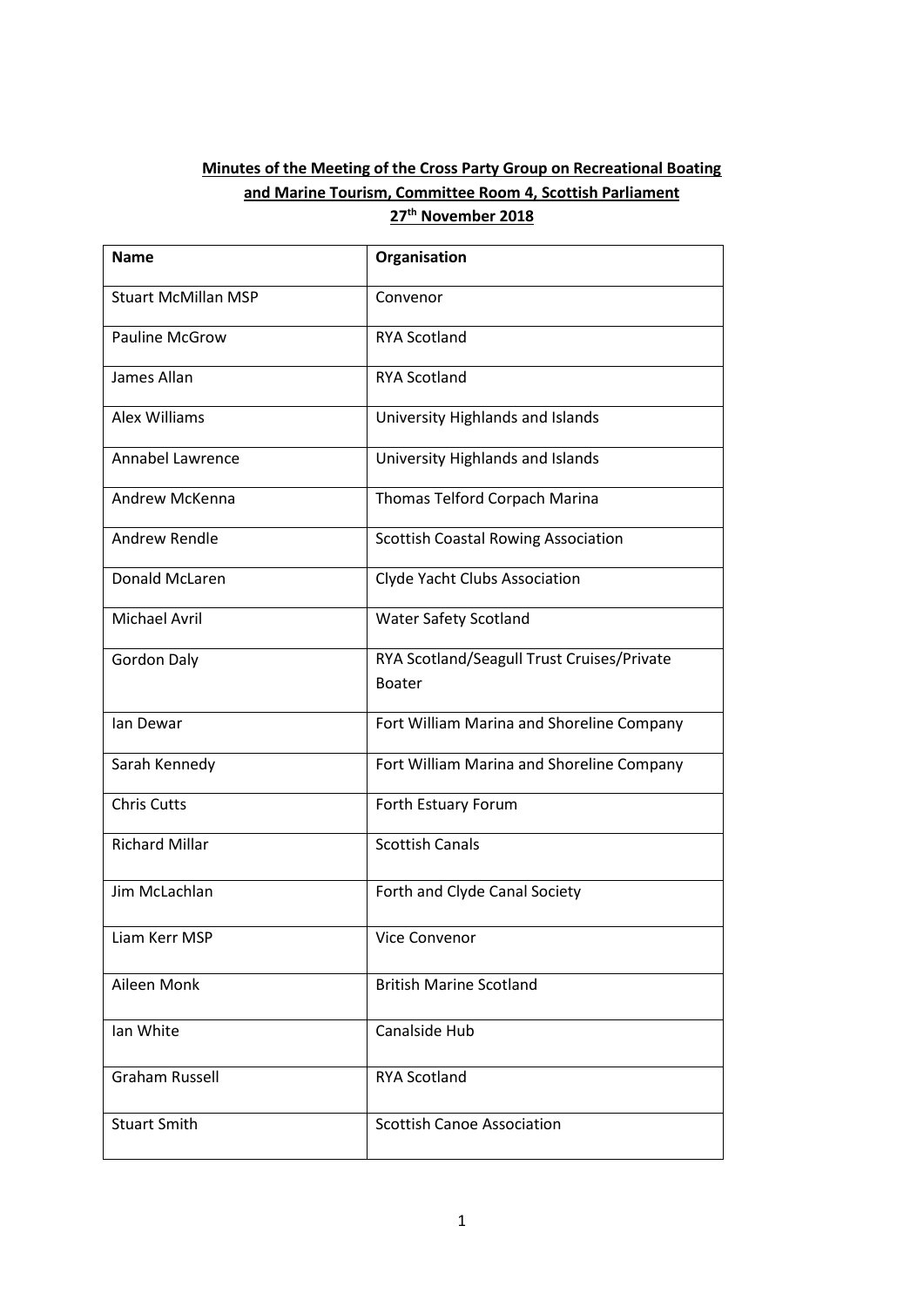| Andy Carnduff           | Forth Yacht Clubs Association/Keep Canals Alive                       |  |  |
|-------------------------|-----------------------------------------------------------------------|--|--|
| Mike McGregor           | Port Edgar Berth Holders Association                                  |  |  |
| David Vass              | RYA Scotland/West Highland and Islands<br><b>Moorings Association</b> |  |  |
| Robbie Wightman         | <b>Scottish Coastal Rowing Association</b>                            |  |  |
| <b>Tavish Scott MSP</b> |                                                                       |  |  |

# **APOLOGIES**

| <b>Name</b>           | Organisation                          |
|-----------------------|---------------------------------------|
| Fergus Duncanson      | <b>RYA Scotland</b>                   |
| <b>Esther Brooker</b> | <b>Scottish Environment Link</b>      |
| <b>Paul Bancks</b>    | Crown Estate Scotland                 |
| Val Coghlan           | <b>Bidwells</b>                       |
| Sara Walsh            | <b>British Ports Association</b>      |
| <b>Alison Downs</b>   | Holy Loch Port/Marina/Cruise Scotland |
| Sarah Riddle          | Northern Light                        |
| Simon Limb            | <b>British Marine Scotland</b>        |
| Catherine Topley      | <b>Scottish Canals</b>                |
| Rhona Fairgrieve      | <b>Scottish Coastal Forum</b>         |
| Angus MacDonald MSP   |                                       |
| <b>Richard Walsh</b>  | <b>Scottish Government</b>            |
| Emma Harper MSP       |                                       |
| <b>Daniel Steel</b>   | Sail Scotland                         |

# **GDPR**

**SMCM advised that everyone in attendance will have their name printed in the publically available minutes of this meeting and asked if members do not wish their name to be on the publically available minutes they must let him know.**

**1. Minutes and Action Points from last meeting**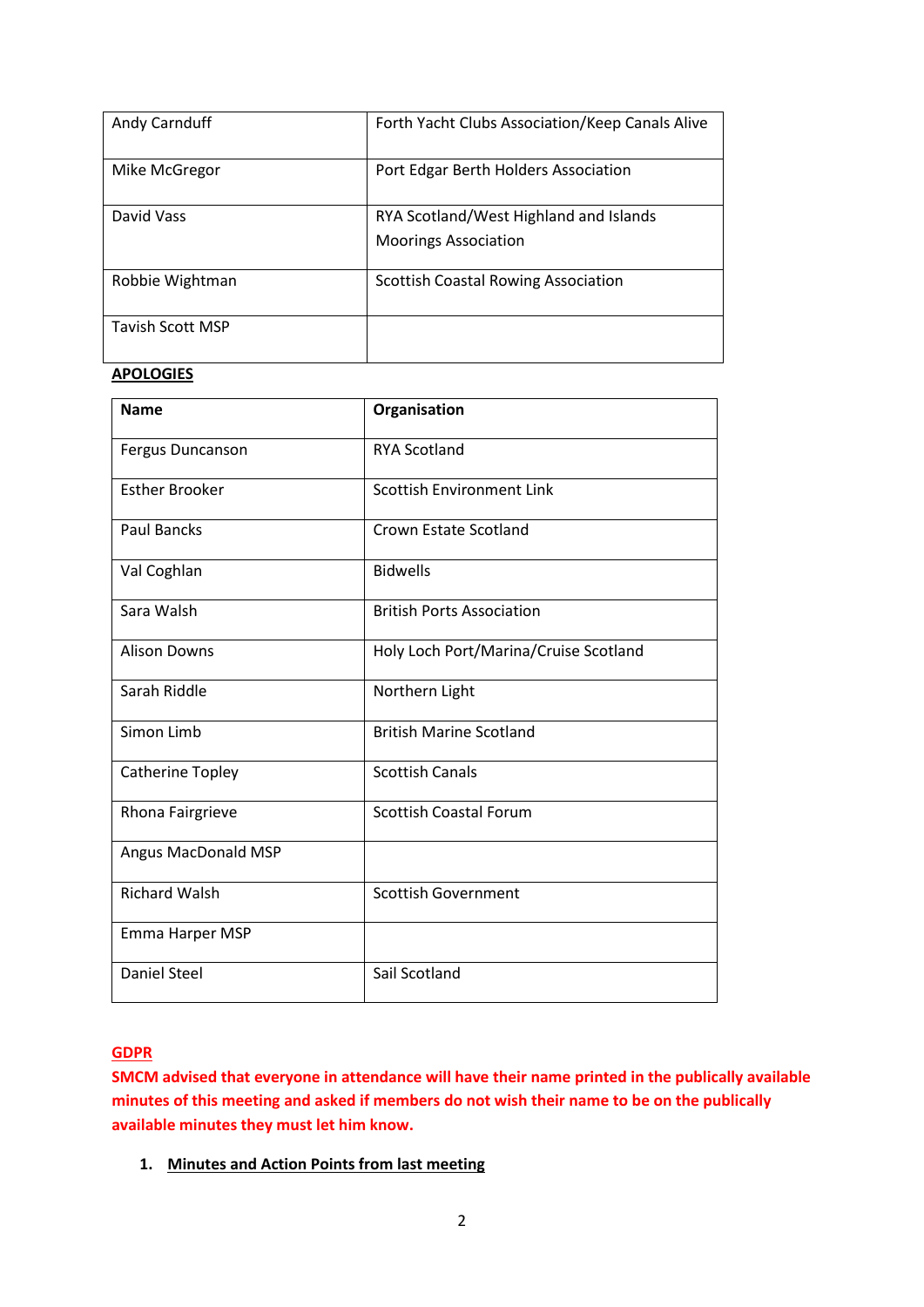The minutes were approved as an accurate record. **Proposed: James Allan Seconded: Gordon Daly**

# **Action Points from Last Meeting**

- 1. **Year of Coasts and Waters 2020** On agenda, decision taken to have joint meeting with Tourism and this will take place on 15<sup>th</sup> January 2019.
- **2.** Labour Market Survey This was circulated on 16<sup>th</sup> October.
- 3. **Aberdeen Harbour Expansion** invite will be sent out once dates has been set for 2019.

## **Scottish Canals**

SMCM reported that £5.35 million of additional funding has been awarded by the Scottish Government to invest in the repair of the locks at Caledonian Canal, this is a great investment and proves that the work of the CPG is making a difference and gave his thanks.

## **Update on EU/Brexit**

SMCM reported that the Brexit agreement was signed on Sunday 25<sup>th</sup> November, this will then be voted on by Westminster on  $11<sup>th</sup>$  December. The Scottish Government have published a paper on Brexit. SMCM encouraged members to contact their MPs and MSPS to provide input to the process.

# 2. **Update on Thomas Telford Corpach Marina, Andy McKenna, Chair of Thomas Telford Corpach Marina**

AM gave his thanks for opportunity to update Cross Party Group, also for support of Chair in helping us raise profile of project and secure critical funding and provided an outline on progress to date.

- reminder of key aspects of project (location, number of berths, public slipway, refurbishment of all existing Scottish Canals buildings) and it's expected benefits excellent fit with the Scottish Marine Tourism strategy
- all consents in place, and almost 80% of the required funding work goes on apace to bank the final amounts needed, its hard work in today's financial climate but we're confident we shall get there. After meetings earlier today with Fergus Ewing MSP, Cabinet Secretary for Rural Economy, and Kate Forbes MSP, project more hopeful to access funding from Crown Estates Scotland and Coastal Communities Fund which to date have not been available to project because of devolving issues.
- intensive work has now completed to de-risk the designs of all project elements (car park and slipway, building refurbishment and floating infrastructure) - this is bearing fruit with an anticipated 10% reduction in overall budget
- Civils (dredging/slipway/car park) procurement completed floating elements and buildings procurement in progress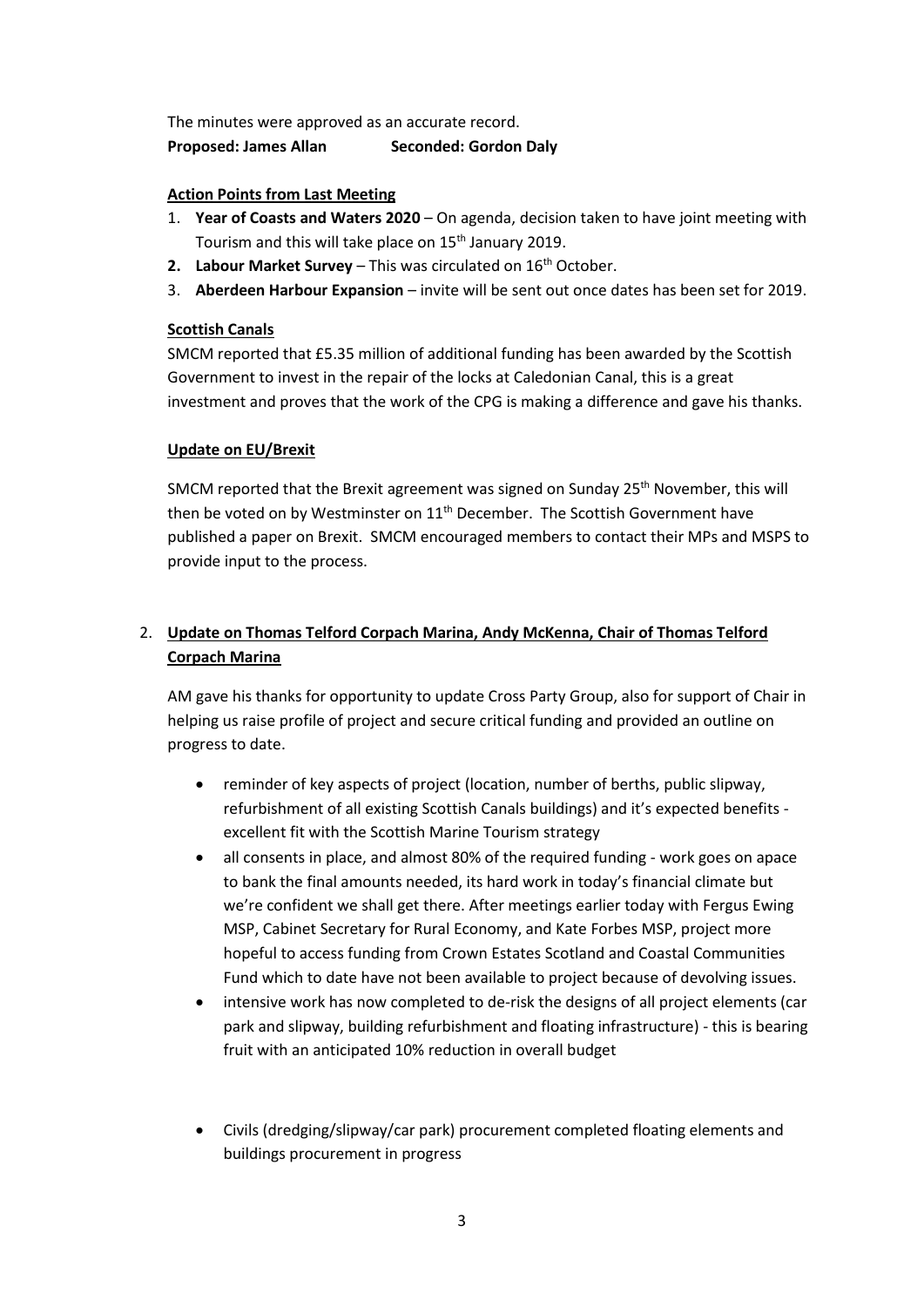- legal issues (leases) moving more slowly than we would like what's new! but we are driving to get everything signed off by Christmas or early New Year at the very latest
- we are also fine tuning our close working relationship with Scottish Canals, who will manage and operate the facility on behalf of the community owners, Caol Regeneration Co, and with both parties cooperating in shaping policy and offering a high quality product
- lots of discussion locally about Loch Linnhe and marine tourism developments cruise ship visits growing and discussion about possible harbour authority development
- all being well, we start building civils in February and commission entire project end July next year - that's only 8 months away, after many many years of dedicated community effort.
- so we are now turning our minds to realising the benefits, and delivering our part in "Awakening the Giant"!

There then followed an opportunity for questions

LK asked about the project optimism about opening in 2019. AM stated that with all funding in place, this is completely achievable.

GR asked about marketing. AM explained that Corpach Marina looking to make use of app for online berth booking to minimise overheads managing marina. Difficult to promote "open for business" at present time.

LK thanked AM for very comprehensive update.

# 3. **Update on the Marine Tourism Strategy and Events**

ML reported that the Scottish Tourism Alliance has stepped back from Chairing the Marine Tourism Development Group and will now look at what can be achieved to deliver the strategy and put plans in place for future. The marine tourism strategy has assisted with funding applications and managed organic growth. A letter will be going out to partners to reflect and introduce a different format for the group and will be more project based and will be linked to industry and careers. We will re-write the strategy delivery and will align with Year of Coasts and Waters and launch at end of 2019.

### **Events**

There are a number of groups coming together to discuss events such as "cruise in companies" and Classics Regatta and other flagship events. There will be 2 tranches of funding opportunities. We will have legacy events, projects going forward and will look to raise profile.

LK asked how will the events be co-ordinated and managed. ML stated that the Events Scotland Steering group will pull them together into a programme and have working group assisting with delivery. Event Scotland will be the focal group and there will be a strategy group to design. LK asked about how events will be tied in for the North of Scotland. ML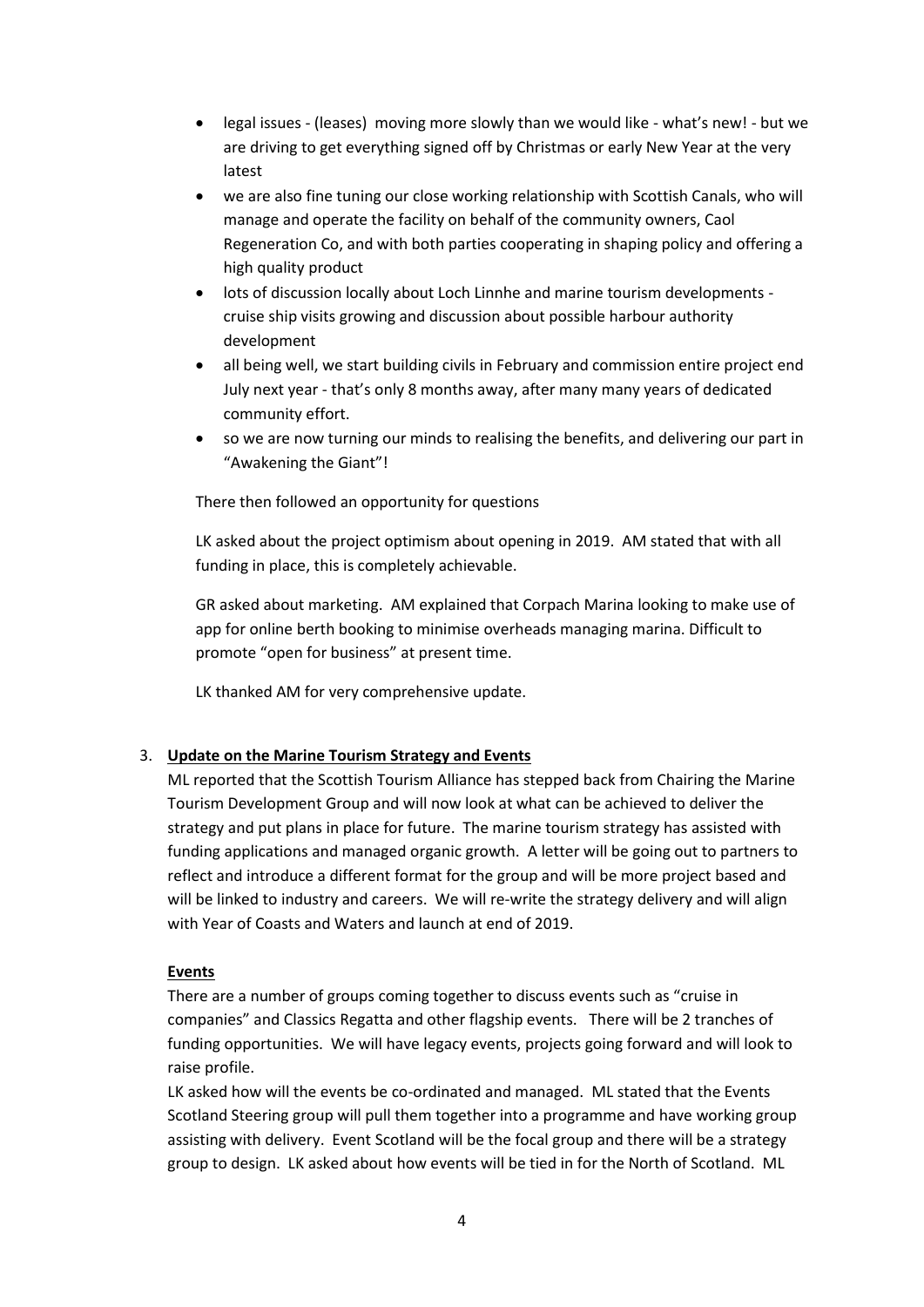stated that there will be events such as the Portsoy Boat Festival and explained that Event Scotland are interested in anything that is coast based that can be included in the programme.

A discussion took place on the various events. ML stated that there are plans for a Trade Expo in 2020 and informed LK that it was likely to be held in August.

ML stated that it would encourage people to take their events to Event Scotland. If you are in trade, approach British Marine Scotland and Sail Scotland. There will be a trade expo and they will use Year of Coasts and Waters. LK asked where this will be. ML stated that he was unsure but it was likely to be August. GD stated that in the South West they are looking to see how many sea locks that you can sail a mirror on. ML asked that GD speak to Event Scotland. We need to make decisions by May and funding applications require to be in by March. TS asked if anyone had bid for the Tall Ships race. JA explained that the Events Group 2 and a half years ago pursued some avenues but it was unable to be taken forward due to cost and insufficient lead in time. They also looked at Extreme Sailing but came up against similar issues.

**University of Highlands and Islands BA (Hons) Marine and Coastal Tourism Degree Update** Alex Williams introduced herself as the Programme Leader for Marine and Coastal Tourism Degree at the University of Highlands and Islands and outlined her presentation (please see attached). There then followed an opportunity for questions - GD asked why not Rockall. AW stated that going out of Mallaig and can prove challenging. MMCG asked what courses had they been on originally. AW stated there had been Adventure Activities based in Fort William.

GR stated that there are opportunities for people to do day modules. AW stated that we require to promote what we do more. SMCM asked what feedback had been received from studies. AL stated that areas where they can work is opportunities distribution, marine conservation and organisations and take people out on the water. AL stated that the MPA and the Coastal Community Network see a real niche.

SMCM asked what activities are being undertaken to promote the course. AW stated that as they are a very small college they will require to identify key target markets. SMCM suggested that Skills Development Scotland being an avenue to pursue to assist with promotion. AW stated that Lawrence Durden currently sits on their panel. SMCM suggested contacting COSLA and local authorities to assist with promotion. SMCM gave his thanks to AW for very informative presentation.

### **AOCB**

#### **Clyde Marine Planning Partnership**

ML explained that since 2016 British Marine signed on to the CMPP Clyde area, there are 11 marine planning areas and asked for clarity on how the regional marine plan and CMPP's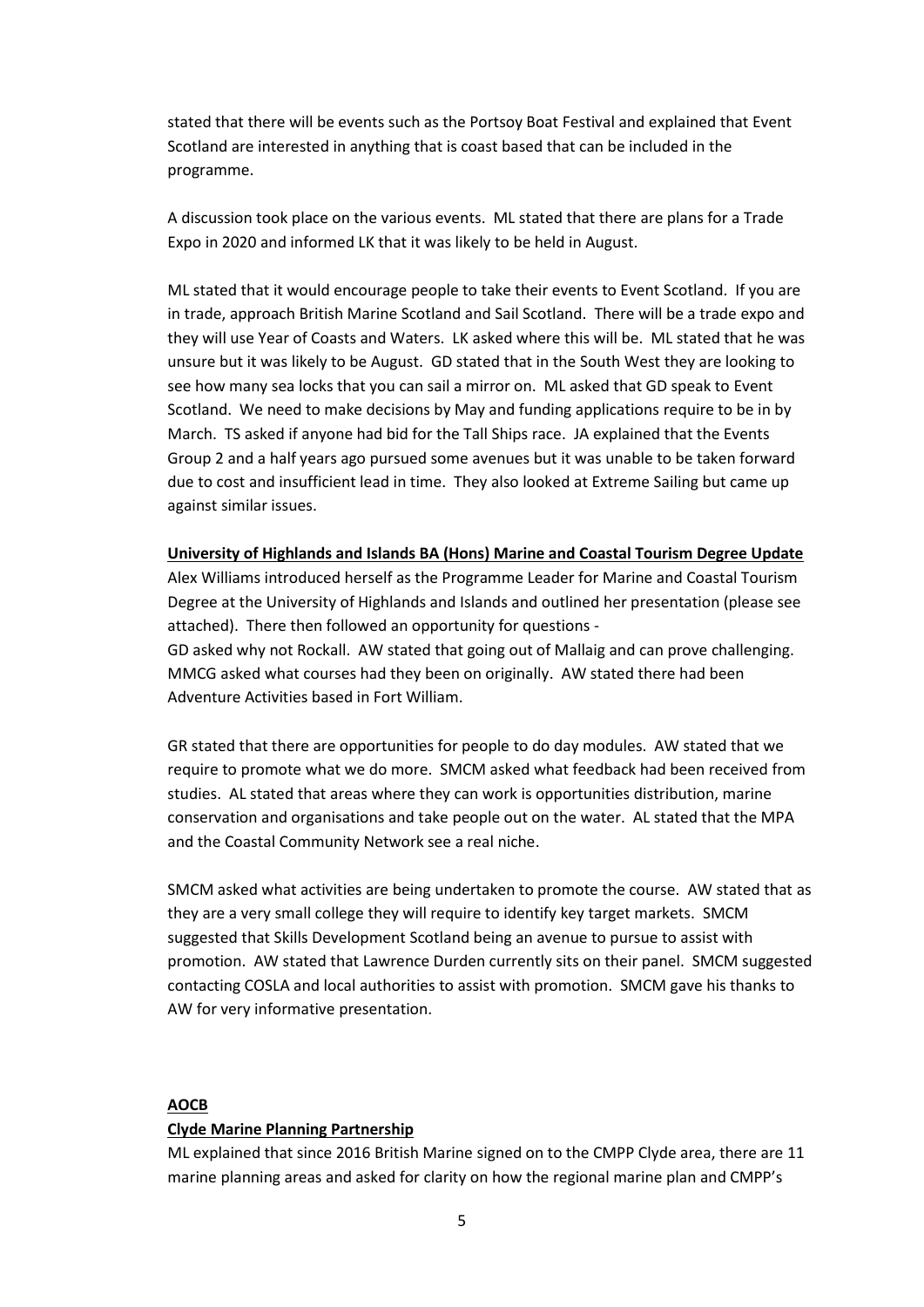statutory position is planned to work/be delivered in practice, who will be consulted, who responds, where the competencies will lie? Is this the 3 person current staff team - if so where is the technical knowledge? Or is it the membership group - how does that work, where are the resources? Who has the time?

ML asked how will it be managed and funded and how will landward and seaward work together. SMCM asked has Marine Scotland given any indication on how they will deal with this. GR provided an outline of CMPP and further explained that RYAS will not be part of the partnership but we will work with them. GR further reported that workshops are being held to discuss this in further depth.

# **Stirling Pontoons**

GR reported that Stirling Council have installed a pontoon in the Riverside area of Stirling and would encourage people to use it. They are also looking to install a slipway to have small boats using the river. GD stated that he will be meeting with Stirling Council to assist.

## **Climate Change Adaptation**

GR reported that he attended a meeting in Oban and it is a Scottish Government programme and it is their  $2<sup>nd</sup>$  programme. There has been a sea level rise and storm change, sector needs to be aware and consider for long term.

## **Action: Climate Change Adaptation link to be circulated to CPG members.**

### **Scottish Rowing Association Green Flag Awards**

RW reported that a selection of rowing clubs have been awarded the Green Flag Awards in recognition of having been at the forefront of reducing waste and caring for the coastal environments. The first 2 Green Flags were awarded retrospectively to 2 trailblazing clubs: Isle of Seil for their work on fish farm detritus and St Ayles, Anstruther for event impact, for reduced environmental impact of activities including events The other clubs were -

- Girvan
- Isle of Aran
- Glasgow Coastal Rowing Club personal detritus.

### **Scottish Canals**

- RM reported that on Friday there was an announcement from the Government that £5.35 Million is going to be invested in the locks at the Caledonian Canal.
- There is going to be a new smart canal at Forth and Clyde Canal, they are going to take surface water from houses in North Glasgow and unlock 5000 new houses and will be keeping boats moving along the canals.
- In 2022 it will be 200<sup>th</sup> anniversary of the Caledonian Canal and there will be a flotilla to mark the occasion.
- In May 2019 they will bring boats together for the opening of the Twechar and Bonnybridge bridges.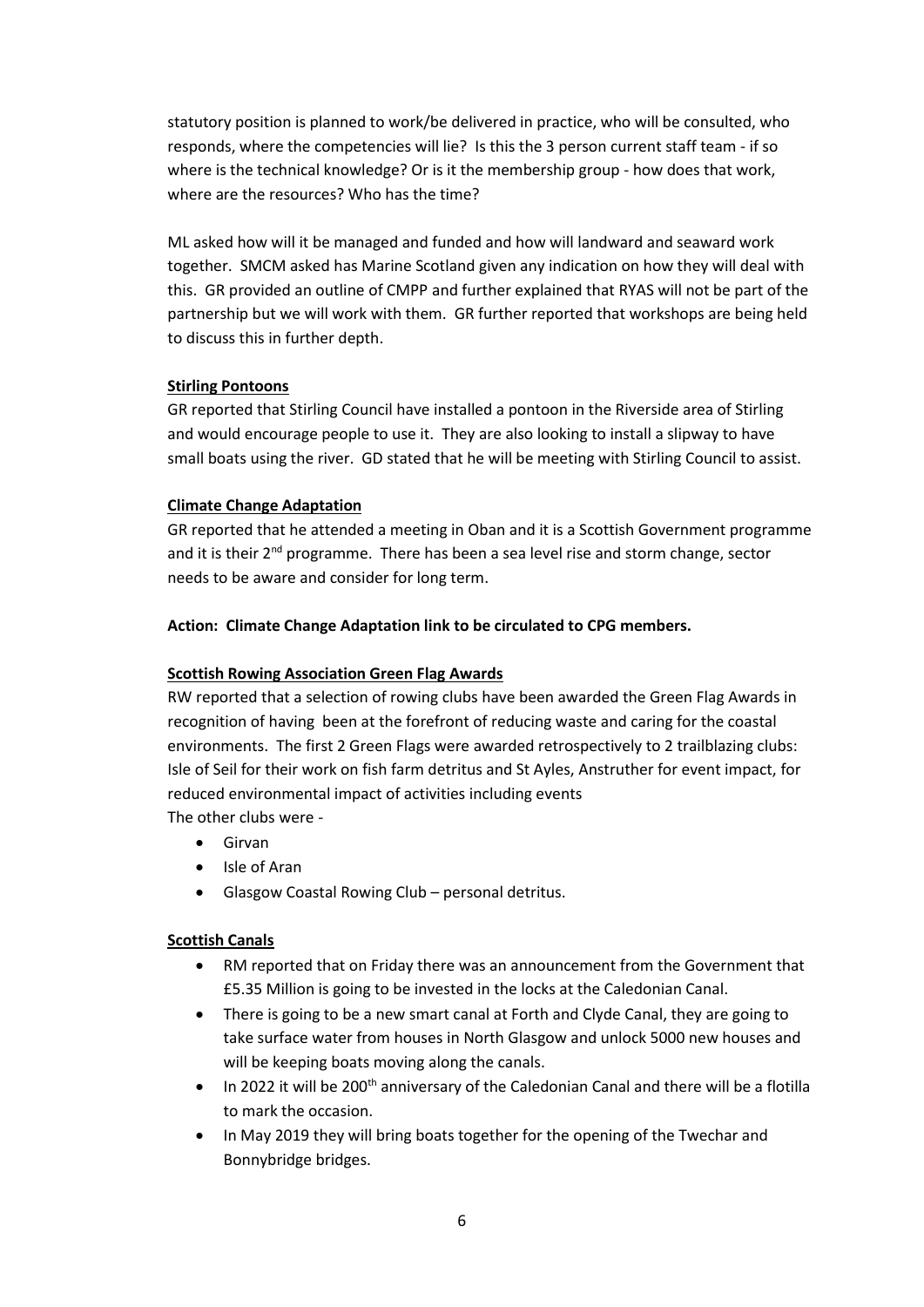AL reported that the Coastal Community Network have nominated Argyll and Isles to be a Mission Blue Hotspot, this demonstrates a good area of marine conservation and decision will be made in February 2019. If successful this will help attract more people to the area and will be internationally recognised.

# **Action: It was agreed to contact MPs/MSPs/Councillors to make them aware of the Argyll and Isles nomination to be a Mission Blue Hotspot.**

## 4. **Date of Next Meeting**

SMCM outlined the dates of meetings for 2019 –

- Tuesday 15th January 2019 at 6pm **– Joint Meeting with Cross Party on Tourism**
- $\bullet$  Tuesday 26<sup>th</sup> February 2019
- Tuesday 25<sup>th</sup> June 2019
- Tuesday 24<sup>th</sup> September 2019
- $\bullet$  Tuesday 26<sup>th</sup> November 2019

# **Action: PM to issue dates for 2019 to CPG members.**

The meeting closed with a vote of thanks to the Chair.

|    | <b>Actions</b>                                                                                                                                                                                | Resp.      | <b>Date</b>   | Completed                                                             |
|----|-----------------------------------------------------------------------------------------------------------------------------------------------------------------------------------------------|------------|---------------|-----------------------------------------------------------------------|
|    |                                                                                                                                                                                               |            | <b>Raised</b> |                                                                       |
| 1. | 2020 Year of Coasts and Waters<br>Look into events for 2020 Year of<br>Coast and Water. To be discussion<br>topic together with discussion<br>about attracting sailing events to<br>Scotland. | <b>ALL</b> | 27/2/18       | Ongoing                                                               |
| 2. | Aberdeen Harbour<br>Invite Aberdeen Harbour to a<br>future meeting.                                                                                                                           | SMCM/PM    | 26/6/18       | Invite will be<br>sent out<br>once dates<br>has been set<br>for 2019. |
| 3. | <b>Oban Bay Developments</b><br>Survey to be circulated.<br>Consideration to be given to<br>inviting CMAL to a future meeting.                                                                | <b>PM</b>  | 26/6/18       | Circulated<br>28 <sup>th</sup> June<br>2018<br>Ongoing                |

## **SUMMARY OF ACTIONS/DECISIONS**